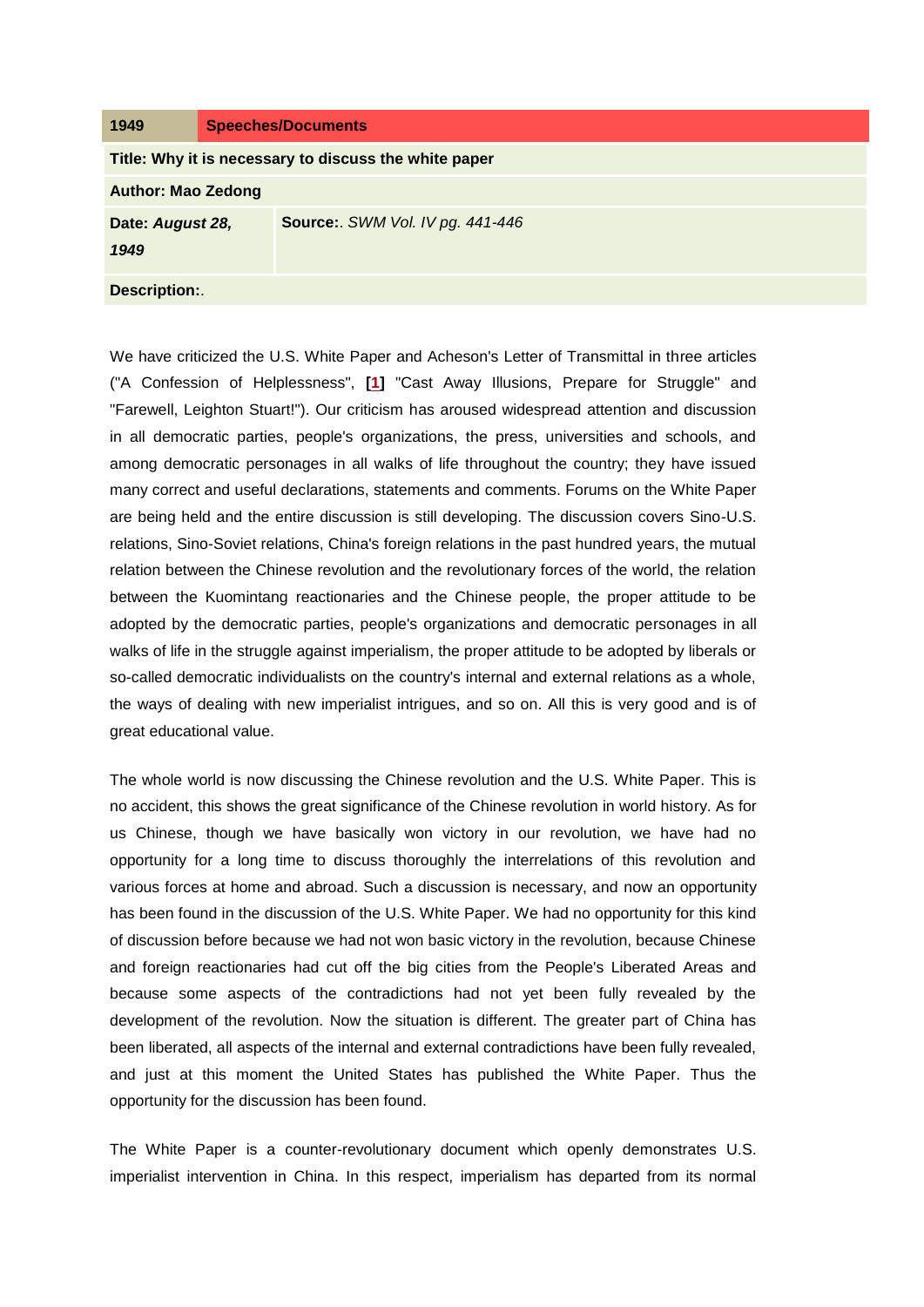practice. The great, victorious Chinese revolution has compelled one section or faction of the U.S. imperialist clique to reply to attacks from another by publishing certain authentic data on its own actions against the Chinese people and drawing reactionary conclusions from the data, because otherwise it could not get by. The fact that public revelation has replaced concealment is a sign that imperialism has departed from its normal practice. Until a few weeks ago, before the publication of the White Paper, the governments of the imperialist countries, though they engaged in counter-revolutionary activities every day, had never told the truth in their statements or official documents but had filled or at least flavoured them with professions of humanity, justice and virtue. This is still true of British imperialism, an old hand at trickery and deception, as well as of several other smaller imperialist countries. Opposed by the people on the one hand and by another faction in their own camp on the other, the newly arrived, upstart and neurotic U.S. imperialist group -- Truman, Marshall, Acheson, Leighton Stuart and others -- have considered it necessary and practicable to reveal publicly some (but not all) of their counter-revolutionary doings in order to argue with opponents in their own camp as to which kind of counter-revolutionary tactics is the more clever. In this way they have tried to convince their opponents so that they can go on applying what they regard as the cleverer counter-revolutionary tactics. Two factions of counter-revolutionaries have been competing with each other. One said, "Ours is the best method." The other said, "Ours is the best." When the dispute was at its hottest, one faction suddenly laid its cards on the table and revealed many of its treasured tricks of the past -- and there you have the White Paper.

And so the White Paper has become material for the education of the Chinese people. For many years, a number of Chinese (at one time a great number) only half-believed what we Communists said on many questions, mainly on the nature of imperialism and of socialism, and thought, "It may not be so." This situation has undergone a change since August 5, 1949. For Acheson gave them a lesson and he spoke in his capacity as U.S. Secretary of State. In the case of certain data and conclusions, what he said coincides with what we Communists and other progressives have been saying. Once this happened, people could not but believe us, and many had their eyes opened -- "So that's the way things really were!"

Acheson begins his Letter of Transmittal to Truman with the story of how he compiled the White Paper. His White Paper, he says, is different from all others, it is very objective and very frank:

This is a frank record of an extremely complicated and most unhappy period in the life of a great country to which the United States has long been attached by ties of closest friendship. No available item has been omitted because it contains statements critical of our policy or might be the basis of future criticism. The inherent strength of our system is the responsiveness of the Government to an informed and critical public opinion. It is precisely this informed and critical public opinion which totalitarian governments, whether Rightist or Communist, cannot endure and do not tolerate.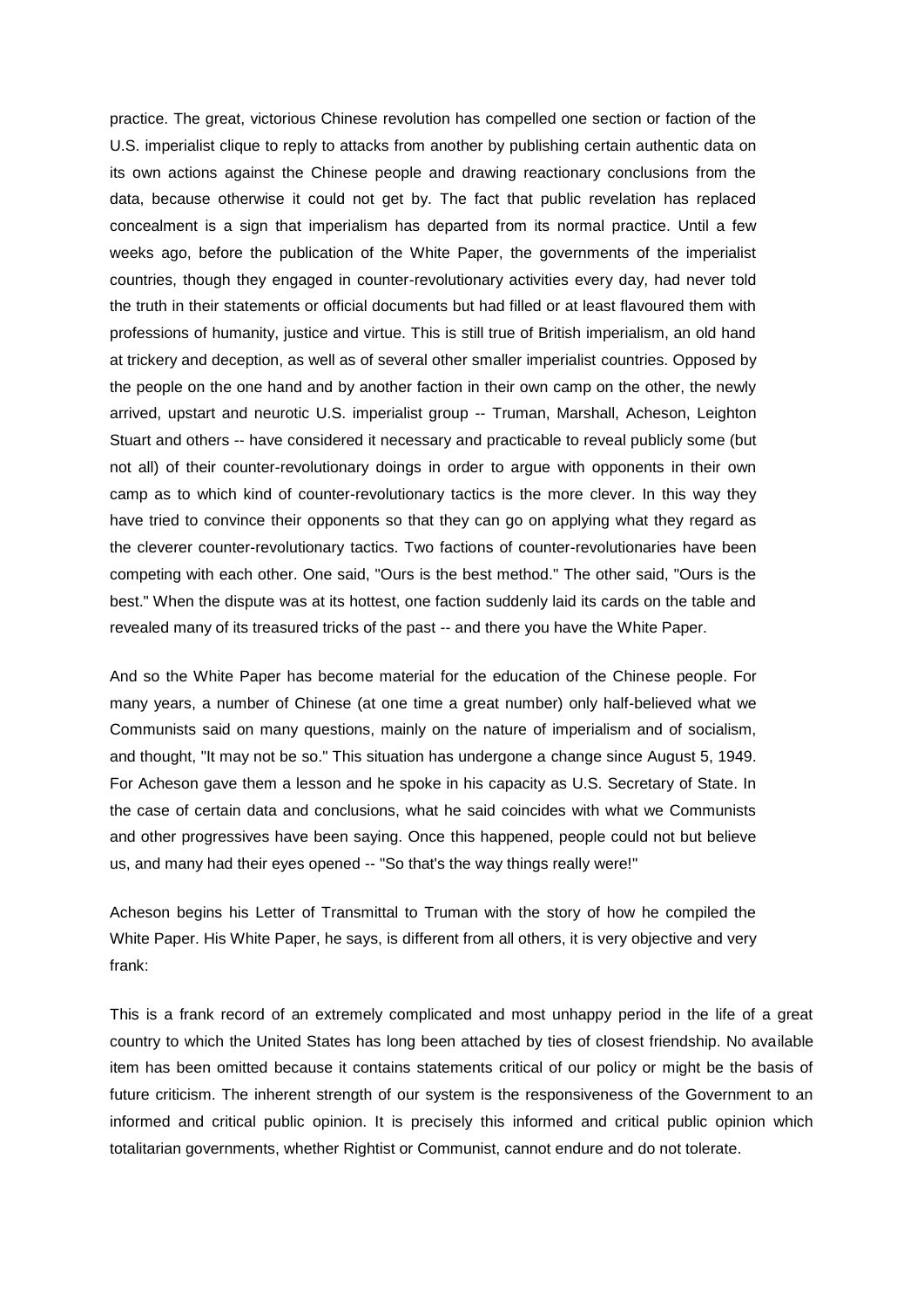Certain ties do exist between the Chinese people and the American people. Through their joint efforts, these ties may develop in the future to the point of the "closest friendship". But the obstacles placed by the Chinese and U.S. reactionaries were and still are a great hindrance to these ties. Moreover, because the reactionaries of both countries have told many lies to their peoples and played many filthy tricks, that is, spread much bad propaganda and done many bad deeds, the ties between the two peoples are far from close. What Acheson calls "ties of closest friendship" are those between the reactionaries of the two countries, not between the peoples. Here Acheson is neither objective nor frank, he confuses the relations between the two peoples with those between the reactionaries. For the peoples of the two countries the victory of the Chinese revolution and the defeat of the Chinese and U.S. reactionaries are the most joyful events that have ever happened, and the present period is the happiest of their lives. Conversely, it is only for Truman, Marshall, Acheson, Leighton Stuart and other U.S. reactionaries and for Chiang Kai-shek, H. H. Kung, T. V. Soong, Chen Li-fu, Li Tsung-jen, Pai Chung-hsi and other Chinese reactionaries that it is truly "an extremely complicated and most unhappy period" in their lives.

In considering public opinion, the Achesons have mixed up the public opinion of the reactionaries with that of the people. Towards the public opinion of the people, the Achesons have no "responsiveness" whatsoever and are blind and deaf. For years they have turned a deaf ear to the opposition voiced by the people of the United States, China and the rest of the world to the reactionary foreign policy of the U.S. government. What does Acheson mean by "informed and critical public opinion"? Nothing but the numerous instruments of propaganda, such as the newspapers, news agencies, periodicals and broadcasting stations which are controlled by the two reactionary parties in the United States, the Republicans and the Democrats, and which specialize in the manufacture of lies and in threats against the people. Of these things Acheson says rightly that the Communists "cannot endure and do not tolerate" them (nor do the people). That is why we have closed down the imperialist offices of information, stopped the imperialist news agencies from distributing their dispatches to the Chinese press and forbidden them the freedom to go on poisoning the souls of the Chinese people on Chinese soil.

To say that a government led by the Communist Party is a "totalitarian government" is also half true. It is a government that exercises dictatorship over domestic and foreign reactionaries and does not give any of them any freedom to carry on their counterrevolutionary activities. Becoming angry, the reactionaries rail: "Totalitarian government!" Indeed, this is absolutely true so far as the power of the people's government to suppress the reactionaries is concerned. This power is now written into our programme; it will also be written into our constitution. Like food and clothing, this power is something a victorious people cannot do without even for a moment. It is an excellent thing, a protective talisman, an heirloom, which should under no circumstances be discarded before the thorough and total abolition of imperialism abroad and of classes within the country. The more the reactionaries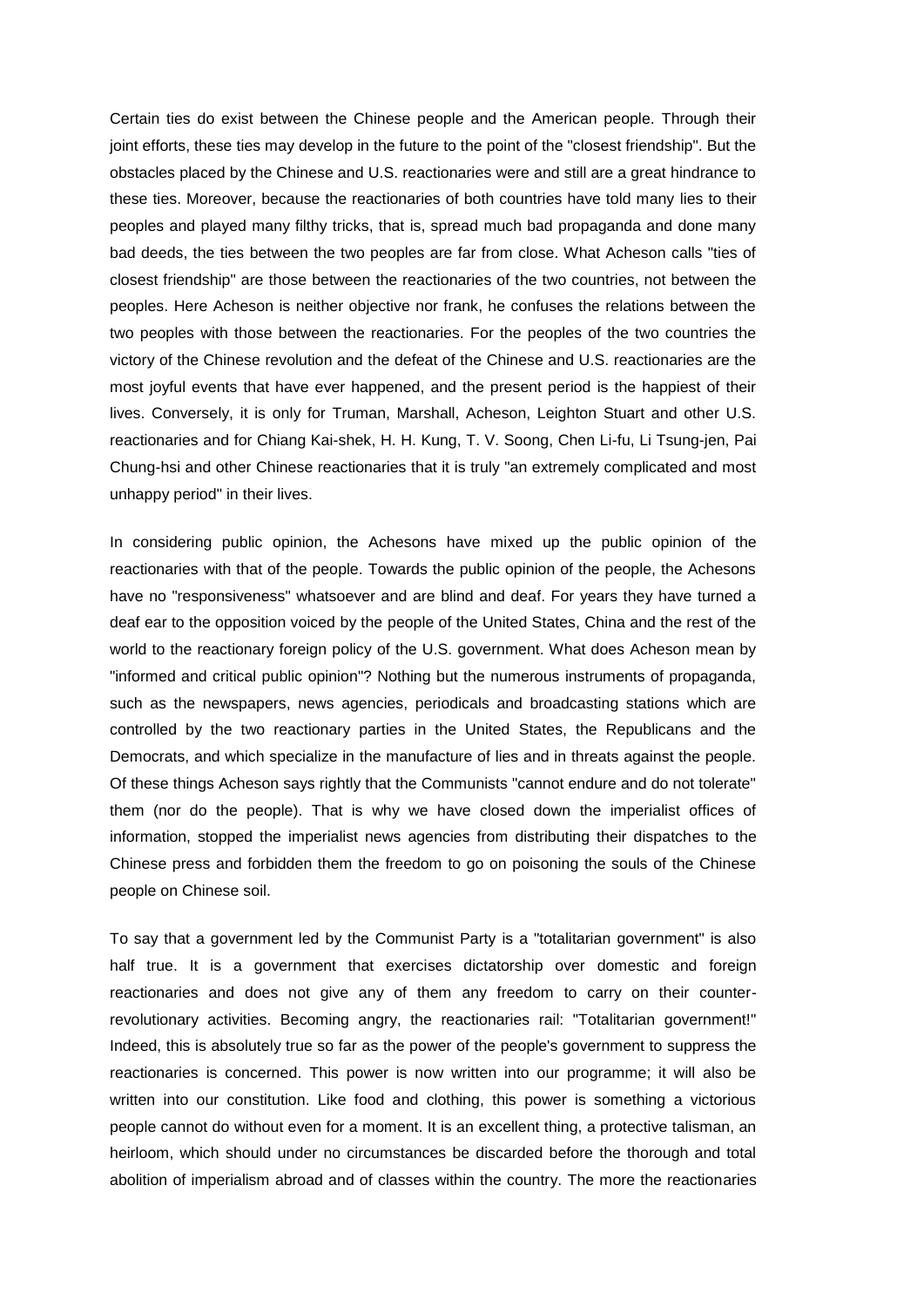rail "totalitarian government", the more obviously is it a treasure. But Acheson's remark is also half false. For the masses of the people, a government of the people's democratic dictatorship led by the Communist Party is not dictatorial or autocratic but democratic. It is the people's own government. The working personnel of this government must respectfully heed the voice of the people. At the same time, they are teachers of the people, teaching the people by the method of self-education or self-criticism.

As to what Acheson calls a "Rightist totalitarian government", the U.S. government has ranked first in the world among such governments since the downfall of the fascist governments of Germany, Italy and Japan. All bourgeois governments, including the governments of the German, Italian and Japanese reactionaries which are being shielded by imperialism, are governments of this type. The Tito government of Yugoslavia has now become an accomplice of this gang. The U.S. and British governments belong to the type in which the bourgeoisie, and this class alone, exercises dictatorship over the people. Contrary in all respects to the people's government, this type of government practices so-called democracy for the bourgeoisie but is dictatorial towards the people. The governments of Hitler, Mussolini, Tojo, Franco and Chiang Kai-shek discarded the veil of democracy for the bourgeoisie or never used it because the class struggle in their countries was extremely intense and they found it advantageous to discard, or not to use, this veil lest the people too should make use of it. The U.S. government still has a veil of democracy, but it has been cut down to a tiny patch by the U.S. reactionaries and become very faded, and is not what it used to be in the days of Washington, Jefferson and Lincoln.<sup>[\[2\]](http://www.marxists.org/reference/archive/mao/selected-works/volume-4/mswv4_68.htm#bm2#bm2)</sup> The reason is that the class struggle has become more intense. When the class struggle becomes still more intense, the veil of U.S. democracy will inevitably be flung to the four winds.

As everybody can see, Acheson makes a great many mistakes the moment he opens his mouth. This is inevitable because he is a reactionary. As to how much of a "frank record" the White Paper is, we think it is frank and not frank at the same time. The Achesons are frank where they imagine that frankness will benefit their party or faction. Otherwise, they are not. To feign frankness is a ruse of war.

## *NOTES*

1. A commentary by the editorial department of the Hsinhua News Agency published on August 12, 1949.

2. George Washington (1732-99), Thomas Jefferson (1743-1826) and Abraham Lincoln (1809-65) were well-known bourgeois statesmen in the early days of the United States. Washington was the commander-in-chief of the revolutionary army of the colonies during the American War of Independence (1775-83) and the first president of the United States. Jefferson drafted the American Declaration of Independence and became president of the United States. Lincoln advocated the abolition of Negro slavery in the United States and